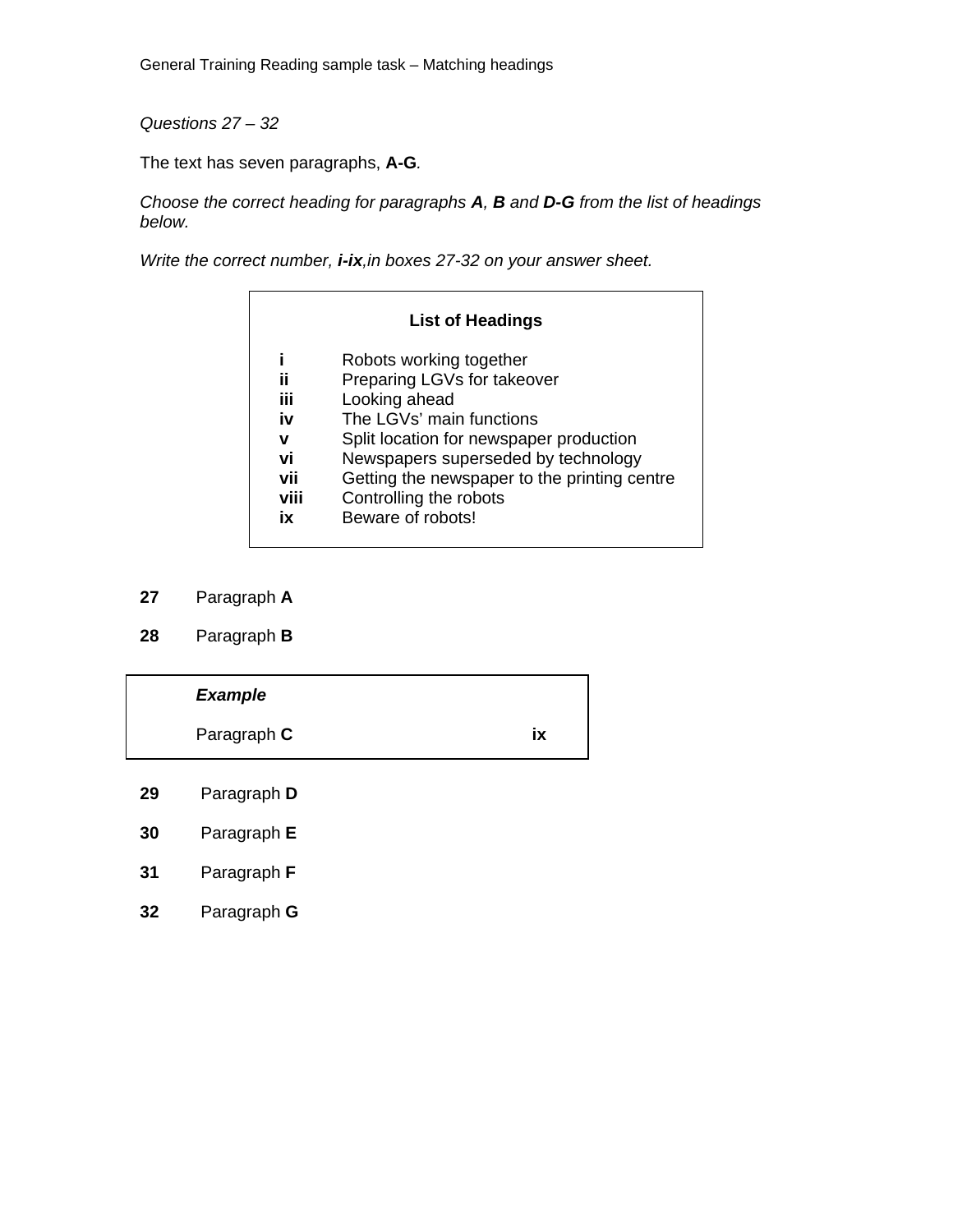# **ROBOTS AT WORK**

#### **A**

The newspaper production process has come a long way from the old days when the paper was written, edited, typeset and ultimately printed in one building with the journalists working on the upper floors and the printing presses going on the ground floor. These days the editor, subeditors and journalists who put the paper together are likely to find themselves in a totally different building or maybe even in a different city. This is the situation which now prevails in Sydney. The daily paper is compiled at the editorial headquarters, known as the prepress centre, in the heart of the city, but printed far away in the suburbs at the printing centre. Here human beings are in the minority as much of the work is done by automated machines controlled by computers.

#### **B**

Once the finished newspaper has been created for the next morning's edition, all the pages are transmitted electronically from the prepress centre to the printing centre. The system of transmission is an update on the sophisticated page facsimile system already in use on many other newspapers. An imagesetter at the printing centre delivers the pages as film. Each page takes less than a minute to produce, although for colour pages four versions, once each for black, cyan, magenta and yellow are sent. The pages are then processed into photographic negatives and the film is used to produce aluminium printing plates ready for the presses.

#### **C**

A procession of automated vehicles is busy at the new printing centre where the Sydney Morning Herald is printed each day. With lights flashing and warning horns honking, the robots (to give them their correct name, the LGVs or laser guided vehicles) look for all the world like enthusiastic machines from a science fiction movie, as they follow their own random paths around the plant busily getting on with their jobs. Automation of this kind is now standard in all modern newspaper plants. The robots can detect unauthorised personnel and alert security staff immediately if they find an "intruder"; not surprisingly, tall tales are already being told about the machines starting to take on personalities of their own.

#### **D**

The robots' principal job, however, is to shift the newsprint (the printing paper) that arrives at the plant in huge reels and emerges at the other end some time later as newspapers. Once the size of the

day's paper and the publishing order are determined at head office, the information is punched into the computer and the LGVs are programmed to go about their work. The LGVs collect the appropriate size paper reels and take them where they have to go. When the press needs another reel its computer alerts the LGV system. The Sydney LGVs move busily around the press room fulfilling their two key functions to collect reels of newsprint either from the reel stripping stations, or from the racked supplies in the newsprint storage area. At the stripping station the tough wrapping that helps to protect a reel of paper from rough handling is removed. Any damaged paper is peeled off and the reel is then weighed.

### **E**

Then one of the four paster robots moves in. Specifically designed for the job, it trims the paper neatly and prepares the reel for the press. If required the reel can be loaded directly onto the press; if not needed immediately, an LGV takes it to the storage area. When the press computer calls for a reel, an LGV takes it to the reel loading area of the presses. It lifts the reel into the loading position and places it in the correct spot with complete accuracy. As each reel is used up, the press drops the heavy cardboard core into a waste bin. When the bin is full, another LGV collects it and deposits the cores into a shredder for recycling.

#### **F**

The LGVs move at walking speed. Should anyone step in front of one or get too close, sensors stop the vehicle until the path is clear. The company has chosen a laserguide function system for the vehicles because, as the project development manager says "The beauty of it is that if you want to change the routes, you can work out a new route on your computer and lay it down for them to follow". When an LGV's batteries run low, it will take itself off line and go to the nearest battery maintenance point for replacement batteries. And all this is achieved with absolute minimum human input and a much reduced risk of injury to people working in the printing centres.

#### **G**

The question newspaper workers must now ask, however is, "how long will it be before the robots are writing the newspapers as well as running the printing centre, churning out the latest edition every morning?"